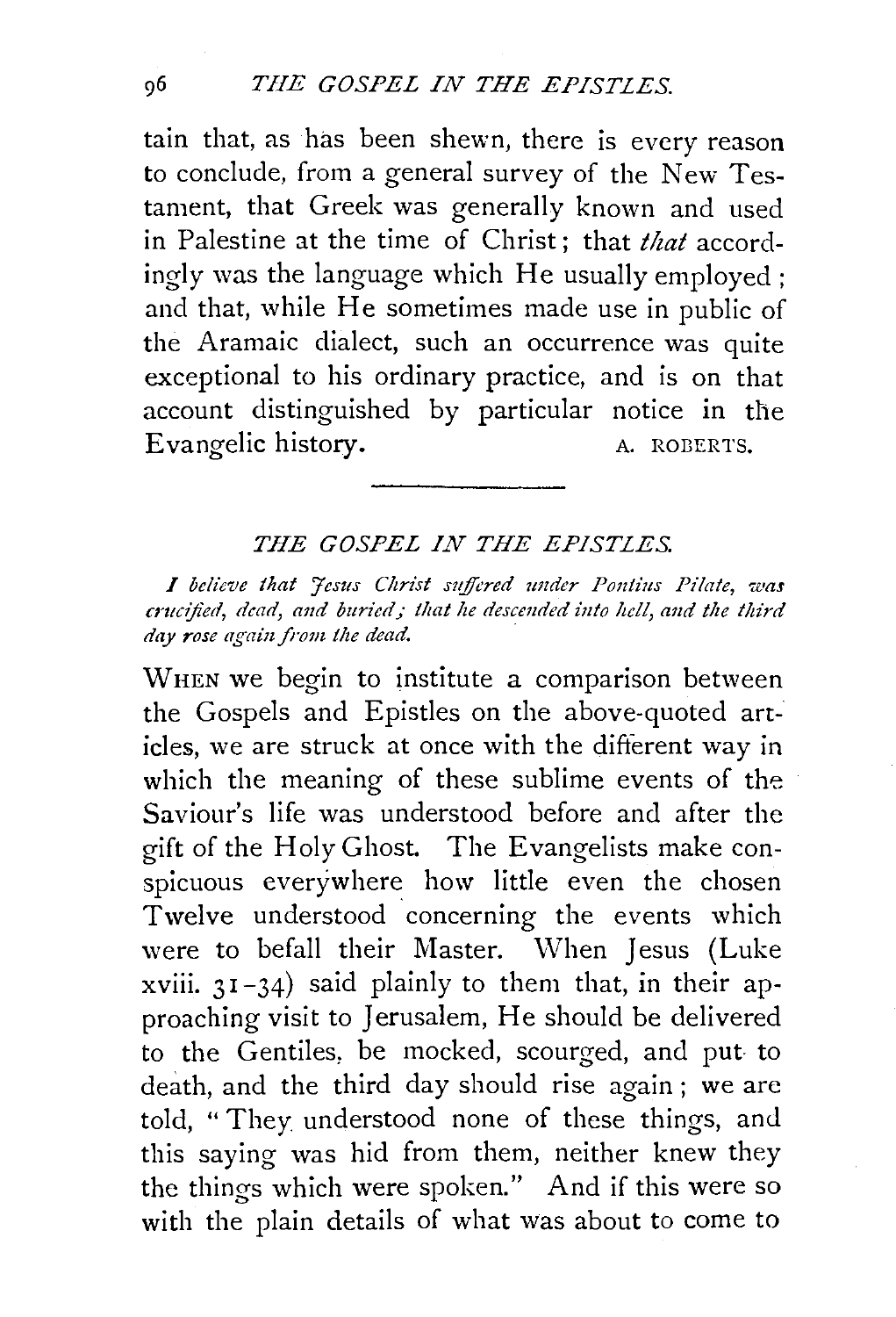pass before their eyes, how much less were they likely to understand the great purpose for which these events were permitted to occur! Christ, as we shall presently see, had given to his disciples, before the Resurrection, some few intimations of the great end for which He had come into the world ; and when the Holy Ghost came upon them, these things were, without doubt, brought vividly to their remembrance, and the full meaning then made plain to them of what before had been obscure, or rather incomprehensible.

But in the Epistles the historic details of Christ's passion form a very trifling portion of the Apostle's matter. He deals almost wholly with the end for which these events were wrought. It is not that Christ died, but that He died for the sins of men, which St. Paul is anxious to proclaim : it is not the resurrection of Jesus only which he preaches, but that Christ is the first-fruits of them that sleep, and that we too shall be raised, yea, all in Christ shall be made alive: it is not a mere historic fact that Jesus was taken up into heaven, and that a cloud received Him out of the sight of the disciples, of which St. Paul has to tell, but that the followers of Christ should seek those things which are above, where Christ sitteth at the right hand of God.

Of all this teaching the Gospels which have been preserved for us say but very little. Till Christ's resurrection was accomplished, and the fact thereof fully received, no such lessons could have place; of which lessons, however, the Epistles are full, and the narrative which we derive from the Gospeis can only be traced by allusions made here and there by

VOL. VI. 2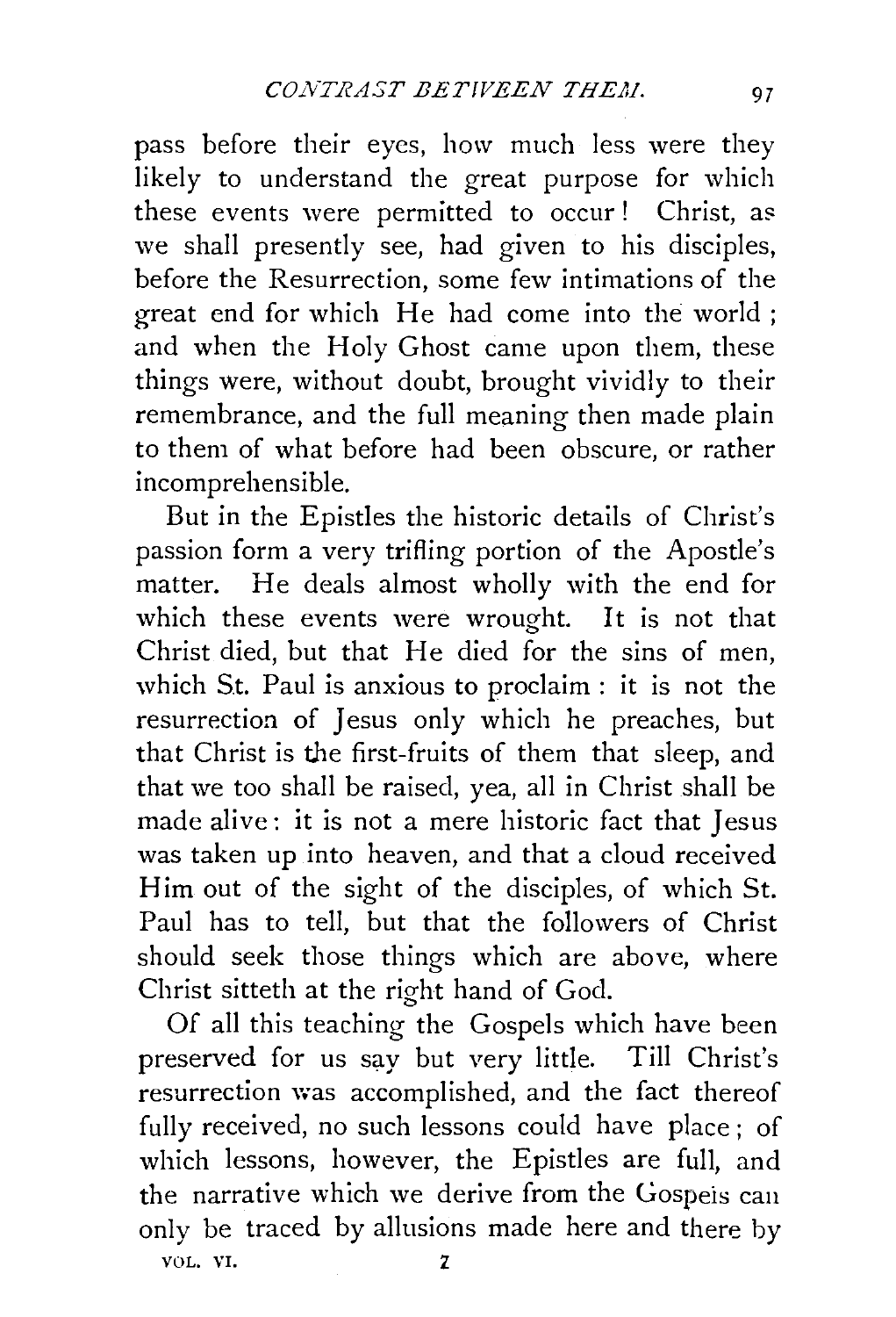St. Paul, and is to be gathered perhaps rather by inferences than from direct statements. Yet this feature in the character of our Gospels, that they are wanting in all teaching about the doctrines connected with Christ's death and resurrection, and only give us the very baldest statements of facts, is of the utmost importance. It shews us that we have in the narratives of the Evangelists a truthful record of these great events, and that no attempt has been made by them to alter the story from its most primitive form. We know that the Gospels were all written many years after the publication of some of the Epistles, a long time after the full significance of Christ's death had been proclaimed through the known world. But at first, when the apostles began to preach, they must have narrated in its simplest form the mere story of the life of Jesus, as it had presented itself to each of them. Wherever they founded a new Church, this would be their opening teaching, and the Churches founded by St. John, St. Peter, or St. Matthew, would have each heard, over and over, from the lips of these apostles, the simple story of their three years' life with Christ, and of all He taught, and of all their astonishment, and how, at the last, they were still without understanding, till the Holy Ghost came upon them. These early histories would be held precious by the converts, and would be widely remembered, and parts of them, no doubt, reduced to a permanent form by those who heard them. But before our present Gospels were put forth, Christian teaching, founded on these simple histories of Jesus, had de veloped and become the life of scores of congre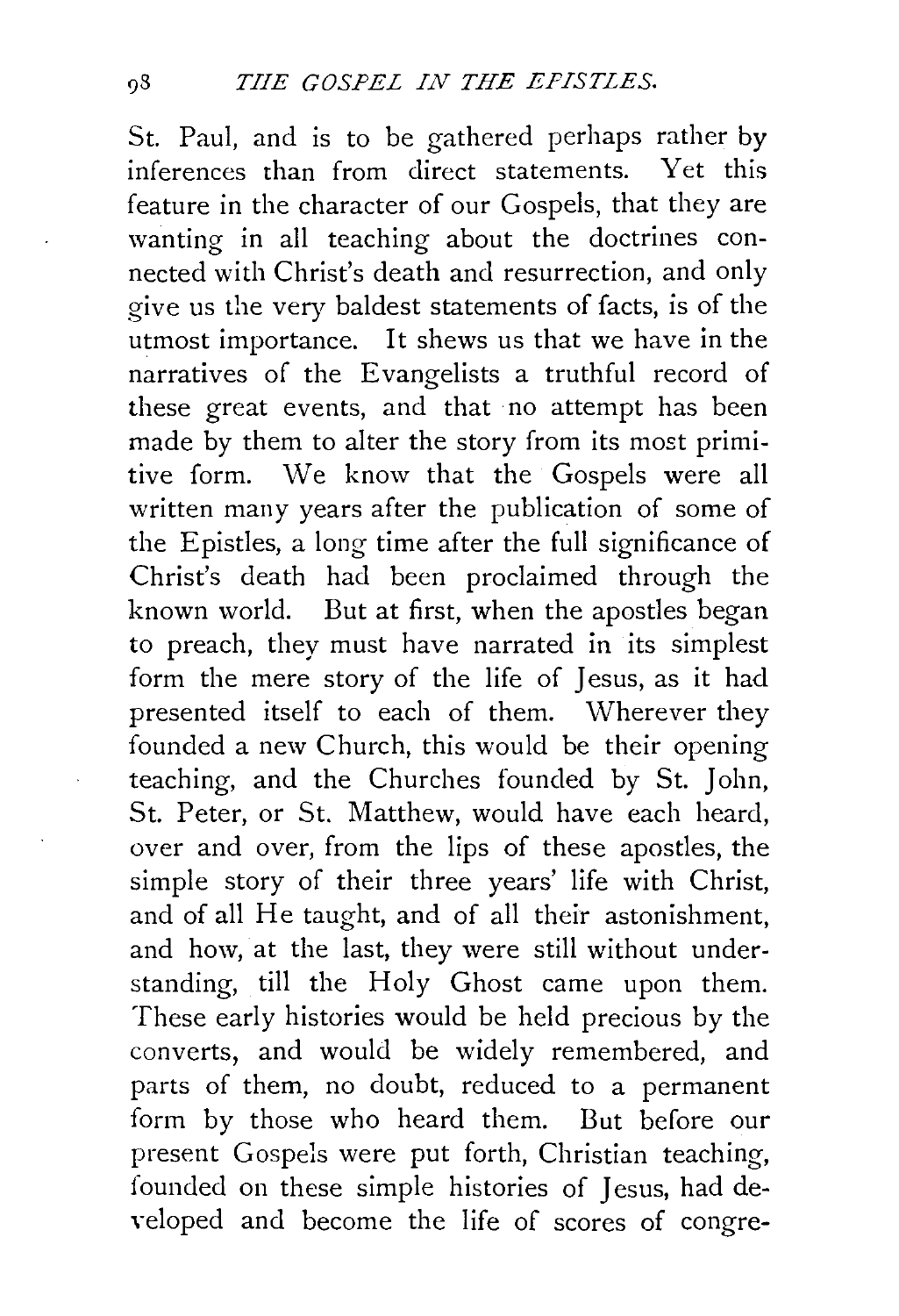gations. Yet without any attempts at digression, without the slightest endeavour to wed the spiritual teaching, which was so well known when they were put forth, to the recital of Christ's life-history, without any wish to supply the deficiency of comprehen-·sion on the part of the disciples, the compiler of each ·Gospel has given his life of Christ in its plainest and ·earliest form. As we read, we can fancy the apostles themselves relating their story, just as, at the first, they set before their hearers that of which they had been eye-witnesses and ministers, and told how at the time they had failed to see the object of that life ·on which they had attended. Set forth with all their variations and in all their plainness, the Gospels bear ·thus a most powerful testimony to their own truthful ·character. Written at a time when the whole teaching of Christ's life could have been expounded, they are content to say that the disciples at Christ's death ·did not know what his life had meant ; written at a time when it would have been easy to produce more ·complete and connected histories, the reverence which these writers had for the very words of the apostolic narrators has been shewn most convincingly; for they have faithfully recorded for us what ·can only have been the very earliest form of Christ's history, and have confined themselves strictly to an account of "what Jesus *began* to do and to teach," given as four of the apostles had published it from the first. Such a simplicity carries us back, for the date of our Gospel story, as far as the *time* of St. Peter's first sermon.

With the phenomena of the Gospels, which contain a simple repetition of the teachings of Jesus as they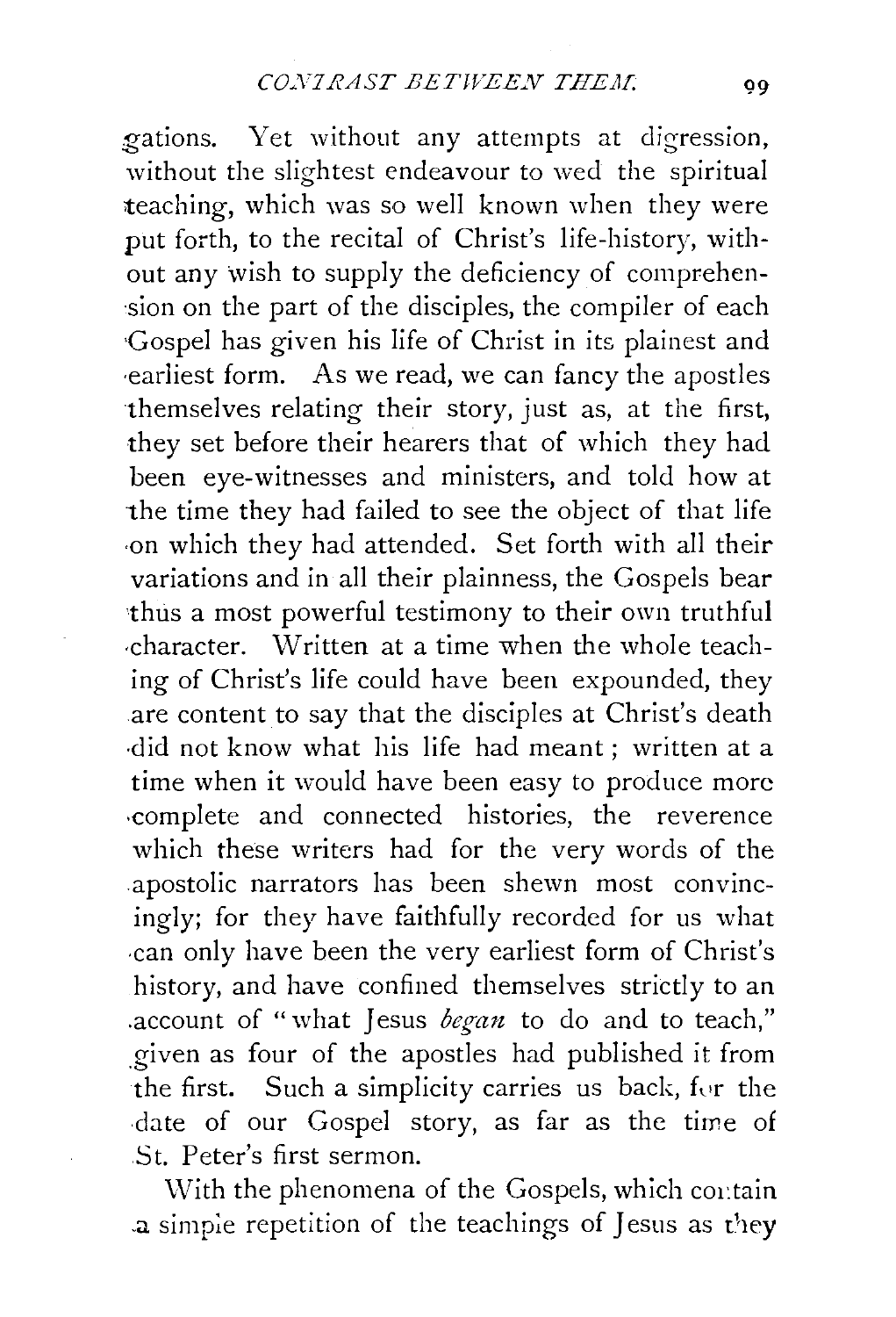were remembered by those who heard them, and the Epistles, written before the Gospels, and exhibiting developments and applications of the Gospel teaching, we may compare the two forms in which has been preserved for us the account of the teaching of Socrates. Xenophon and Plato were both pupils of that philosopher. The former devoted the early part of his life, after the termination of his studies, to. the profession of a soldier, with the glories of which his name will be for ever remembered. The latter carried on the teaching of his master, and is looked upon as his direct successor. Plato's dialectic method is a development of what he had learnt from Socrates, but tinged in many places with his own cast of mind, which we cannot but see was much more poetical than that of his master. Socrates was put to death n.c. 399, and Plato's teaching, of which we possess the matured results, was continued till B. c. 347· From his writings we can gather an account of Socrates, but it is rather the philosophic than the historic Socrates which we find there. The man is. in the background, and the prominent place is given to his teachings. On the contrary, in the *Memorabilia* of Xenophon we have recorded in the blunt. and unadorned way which we should expect from a. soldier the simple discourses, dialogues, and actions of the man Socrates, whom his pupil undertook to. defend from the aspersions which, after his death, were cast by his enemies upon his memory, which he does by a plain account of such things as Socrates. did and taught. Xenophon lived nearly as long as. Plato, dying about B.C. 354, but he was not, after B.c. 403, mixed up with Athenian life or the events.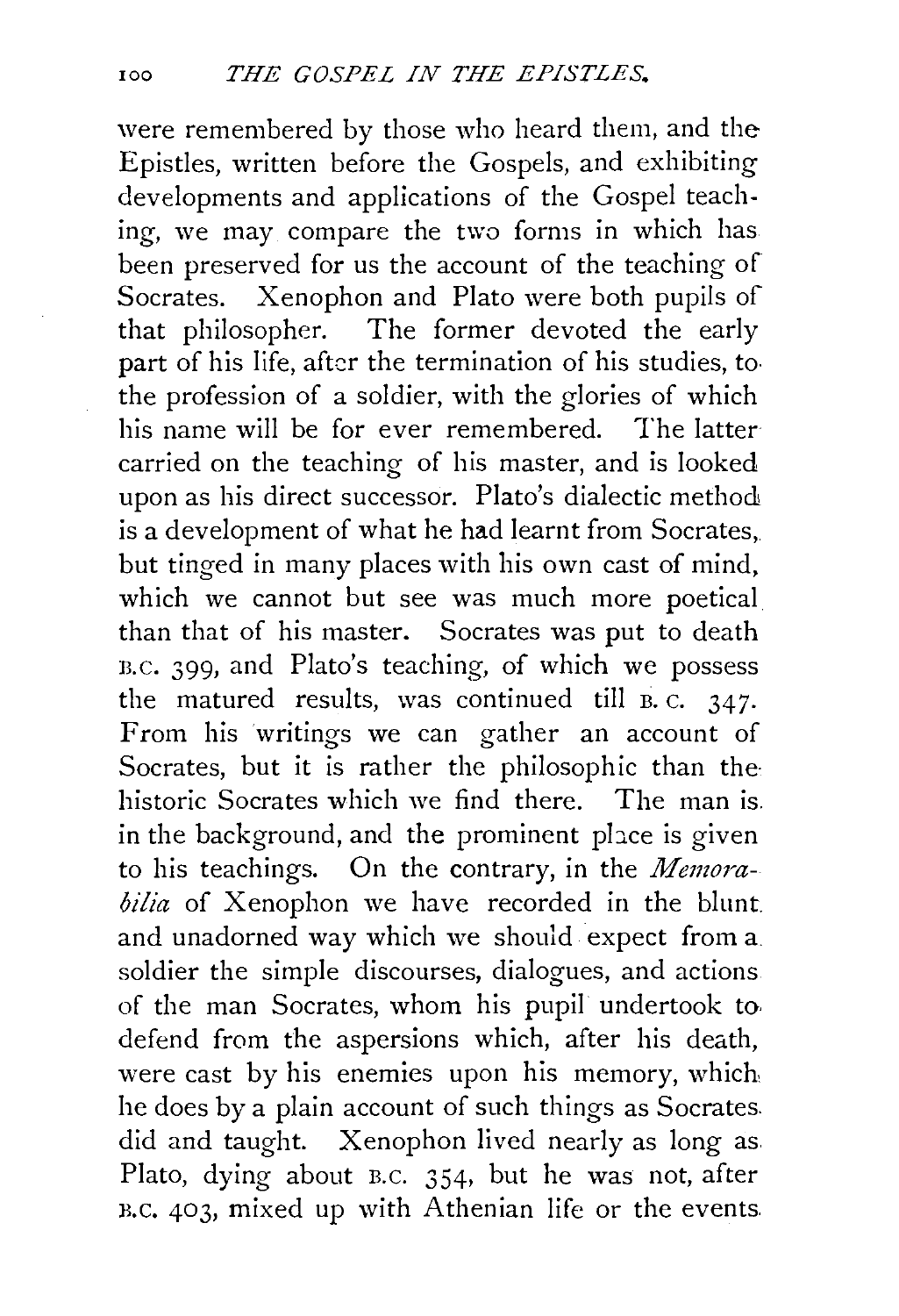connected with Socrates or his teaching. The course of Xenophon's life makes it almost certain that it was not till long after the death of his master that he undertook to put together and give to the world the discourses which by memory or in notes he had preserved since the days when they fell from the lips ·of Socrates; for he went away with the famous expedition of Cyrus, and seems to have been in Asia at the time when his master was put to death. He continued there, and engaged in other warlike labours till after n.c. 394, when he fought against his own countrymen at the battle of Coronea. He was banished from Athens, and so was not in the way of hearing directly all that was said there concerning Socrates ; and it is believed, although his sentence of banishment was revoked, that he never returned to his native city. So that we have from him, without any attempt at development, a genuine picture of Socrates and his philosophy, the existence of which, side by side with the more elaborated works of his fellowpupil, shews us that there is no improbability in the supposition that earnest listeners to the first teachings of Jesus, or to the narratives which the apostles gave of such teachings, would be able to put down and would desire to preserve a very faithful record of the precise language in which the Gospel story was first told, although there existed letters, like those of St. Paul, which contained the working out of the simple principles of the Gospel and the application of these principles in the development of Christian societies.

In the Epistles we find the doctrinal lessons which the Church is meant to learn from the life of Jesus,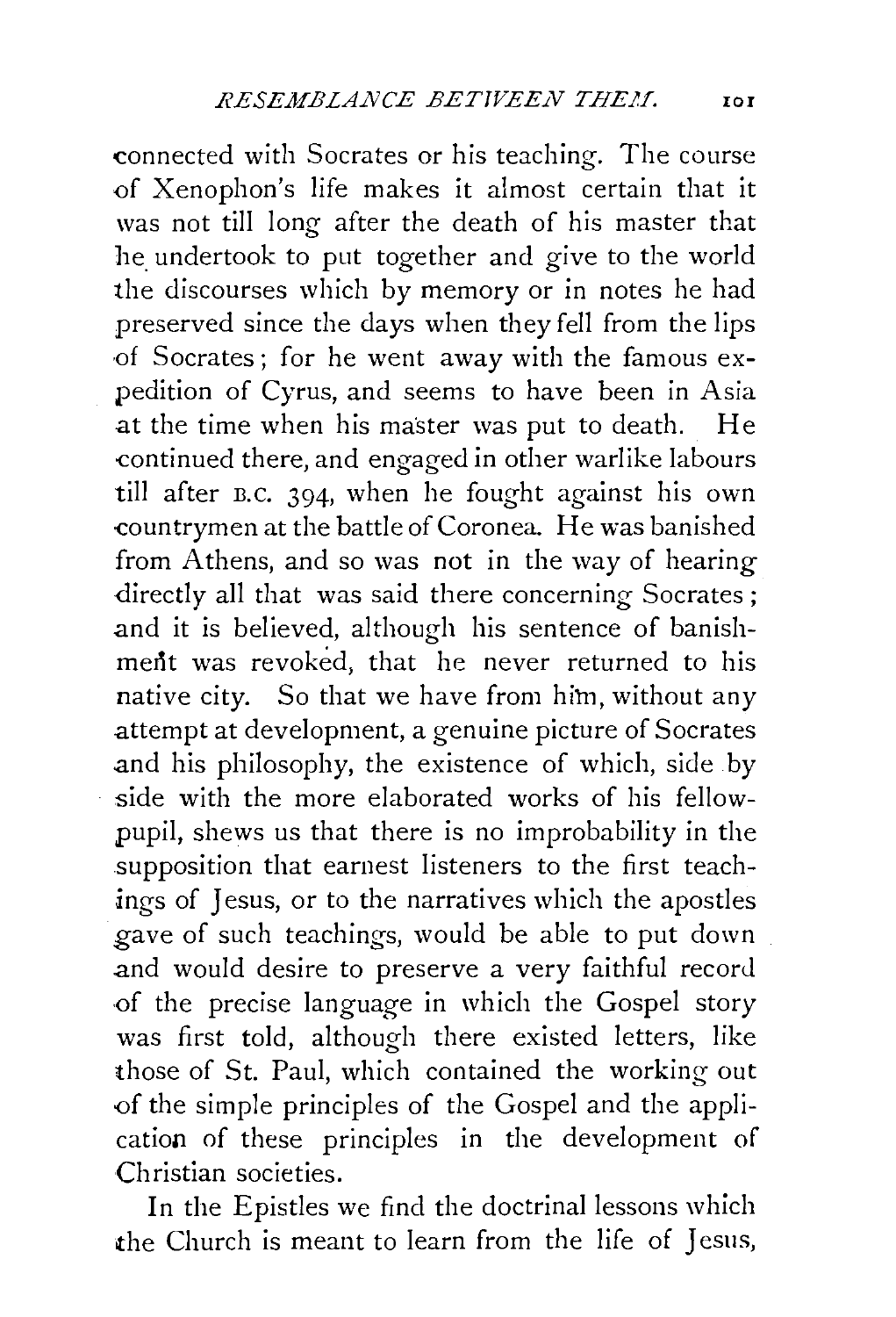and of these very little is said in the Gospels; but that we may see how true the teaching of the Epistles is to the tone which pervades the histories, it may be well to point out a few of the most noteworthy passages in which Christ made known some of the great purposes of his manifestation in the· flesh. In general terms He proclaimed (Matt. xviii. II) that his mission was "to save that which was. lost." Then (Mark x. 45) connecting this work of salvation more directly with his death, He says that He came "to give his life a ransom for many." In the Fourth Gospel (Chap. iii. I4) we find Him teaching, though in language which could hardly be fully comprehended till after his Passion: "As Moses. lifted up the serpent in the wilderness, even so must the Son of man be lifted up, that whosoever believeth in him should not perish, but have eternal life." And again, under the likeness of the good Shepherd, Jesus. had spoken (John x.  $15$ ) of Himself, and said, "I lay down my life for the sheep;" and soon afterwards, " I lay down my life that I might take it again." It could only be after the resurrection had given the key to words like these that the disciples would see their full drift, any more than of that subsequent saying (John xii. 32), "I, if I be lifted up, will draw all men unto me." Much light was shed on all these words during the converse of the forty days, wherein we are told (Luke xxiv. 45), "He opened their understanding, that they *might* understand the scriptures, and said unto them, Thus it is written, and thus it behoved Christ to suffer, and to rise from the dead the third day : and that repentance and remission of sins should be preached in his name among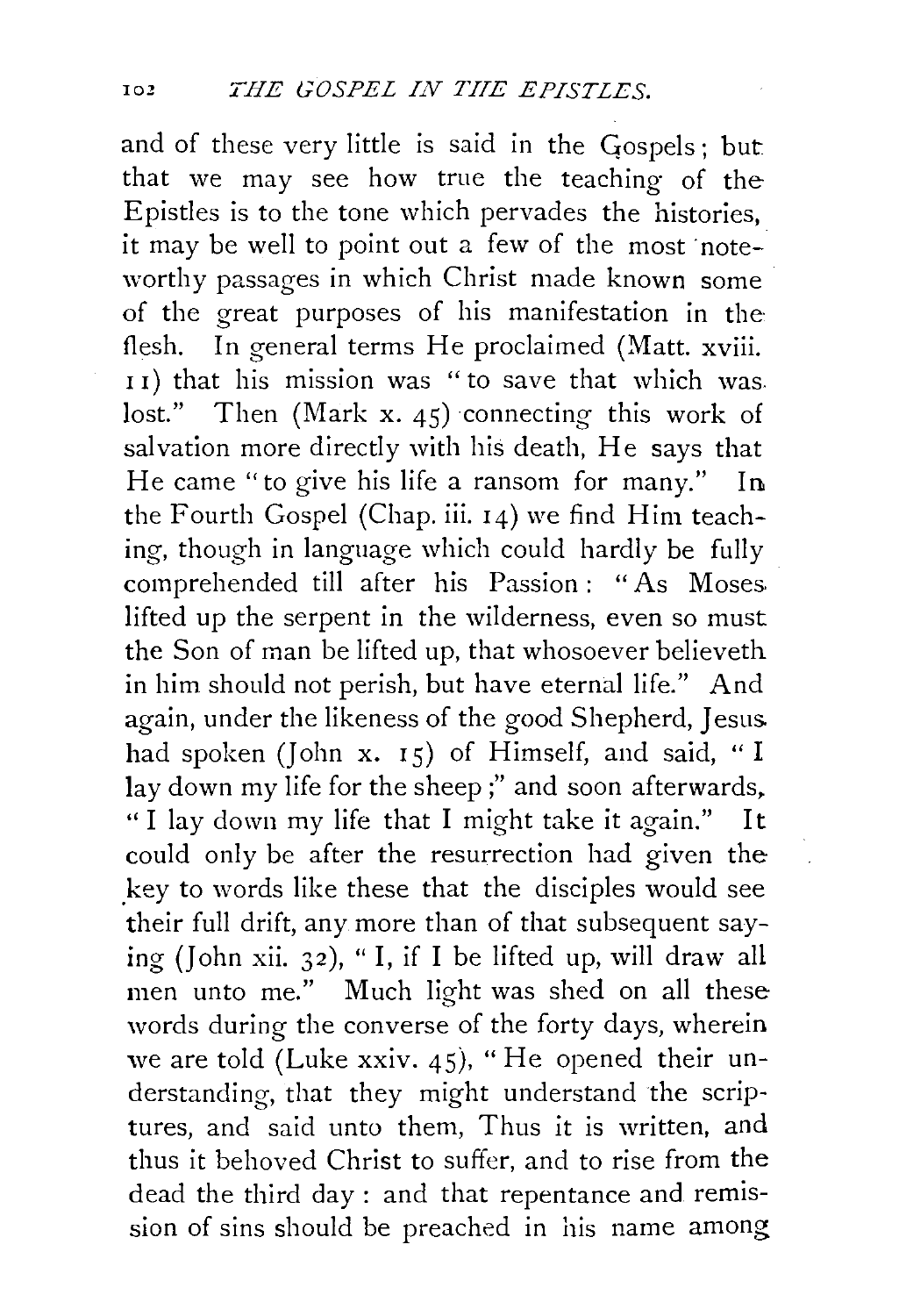all nations." When, therefore, we read in the Epistles (as Rom. iii. 24) that men are justified freely by God's grace "through the redemption that is in Christ Jesus;" or  $(2 \text{ Cor. v. } I5)$  that Christ " died for all, that they who live should not henceforth live unto themselves, but unto him who died for them, and rose again;" or  $(Ga1. iii. 13)$ , "Christ hath redeemed us from the curse of the law, being made a curse for us;" and presently afterwards (Chap. iii. *2* 2) of " the promise by faith of Jesus Christ, given to them that believe," we feel that we have before us only the natural offgrowth of the less distinct teachings in the Gospels, and that these first lessons given in the Gospels were not of themselves vague and uncertain, but needed only that the resurrection of Christ should be accomplished, and then their language would receive its due significance.

But although there is of necessity this advance in the teaching which the Epistles give us concerning the purpose of Christ's sacrifice, there is yet no difficulty in shewing that it was the simple narrative of the Gospels which formed the basis on which all the rest of the teaching was founded. Christ's agony in the garden, and the struggle of his humanity, followed by his self-surrender to do the will of the Father, must have been told as we know it before the Apostle could write of Jesus Christ (Gal. i. 4), that He *"gave himself* for our sins.'' We have already noticed how certainly the Corinthians must have heard the Gospel narrative of the betrayal before such a short sentence as " The Lord Jesus in the same night in which he was betrayed took bread" could have been intelligible in the position in which St. Paul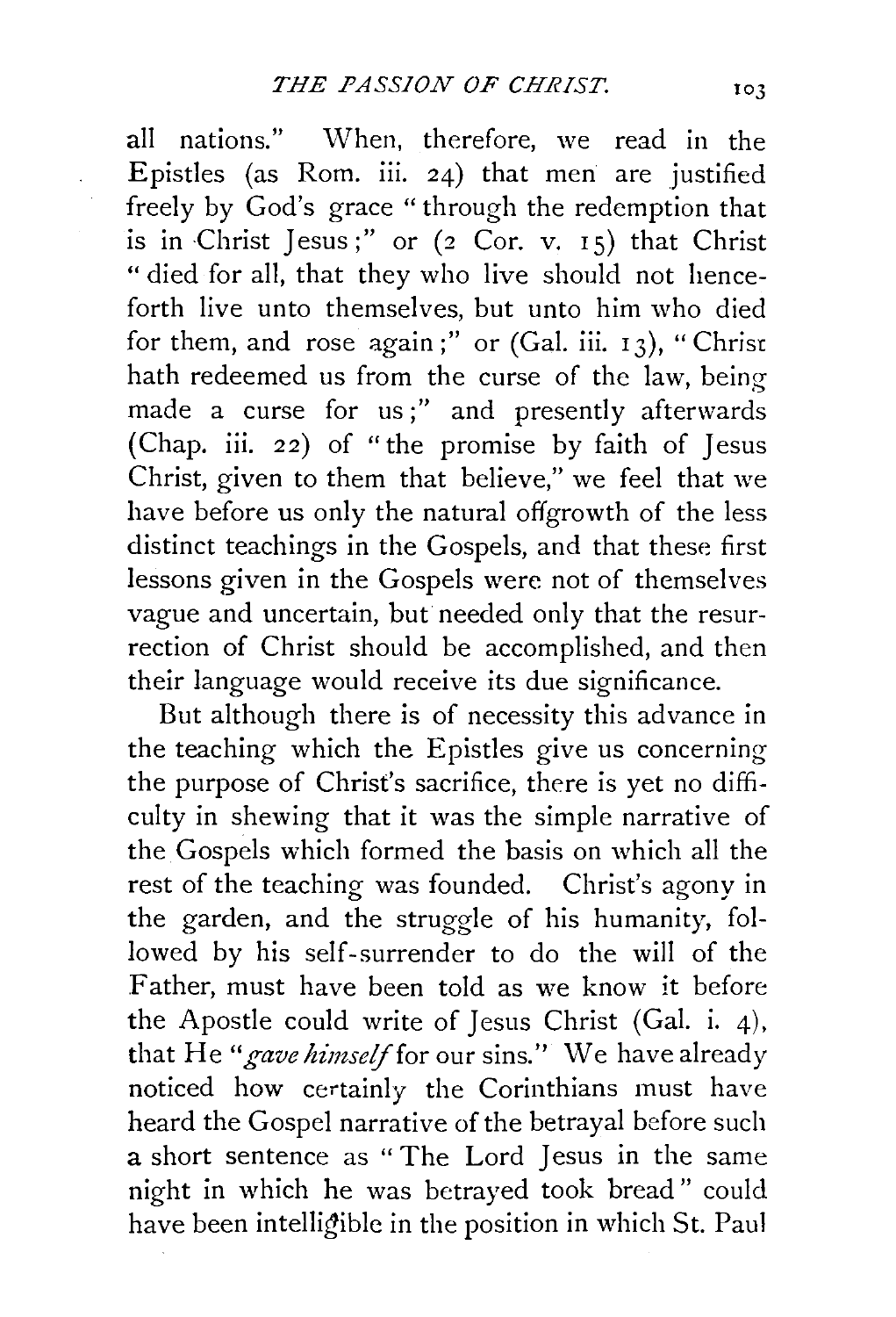introduces it. But the readers of St. Paul's letters were also fully aware that the proceedings by which Christ was doomed to death were of a judicial character. The Apostle (Rom. iv. 25) says," He was *delivered* ( $\pi a \rho \epsilon \delta \phi \theta \eta$ ) for our offences." The verb here used is the strictly forensic term for bringing a person to a legal trial or handing him over to be punished after a trial. It is employed in the Gospels (Matt. xxvii. 2; Mark xv. i.) of the *delivery* of Jesus into the hands of Pilate ; and again (Luke xxiii. *2* 5; John xix. I 6), of the *re-delivery* of Jesus by the Roman governor to the will of the Jews; and in speaking of his coming sufferings (Mark x. 33), Christ had used the same word of Himself: ''The Son of man shall be *delivered* unto the chief priests and unto the scribes." The word had become familiar to the ears of the Roman Christians in the earliest Gospel story, and St. Paul's employment of it shews that the whole context of the Gospel where it is used was presumed to be well known, and that no explanation was needed concerning the nature of this *delivery* to which Christ was subjected.

There is another incidental expression (1 Cor. ii. 6-8) which gives evidence of the same kind, shewing how completely it was known that Christ's death had been brought about by authority. The Apostle is speaking of his own preaching, which he designates "the wisdom of God in a mystery; which," he continues, "none of the princes of this world knew : for had they known it they would not have sacrificed the Lord of glory." The Apostle no doubt embraces in the term "princes of this world " both the Jewish rulers and the Roman authorities, and implies by this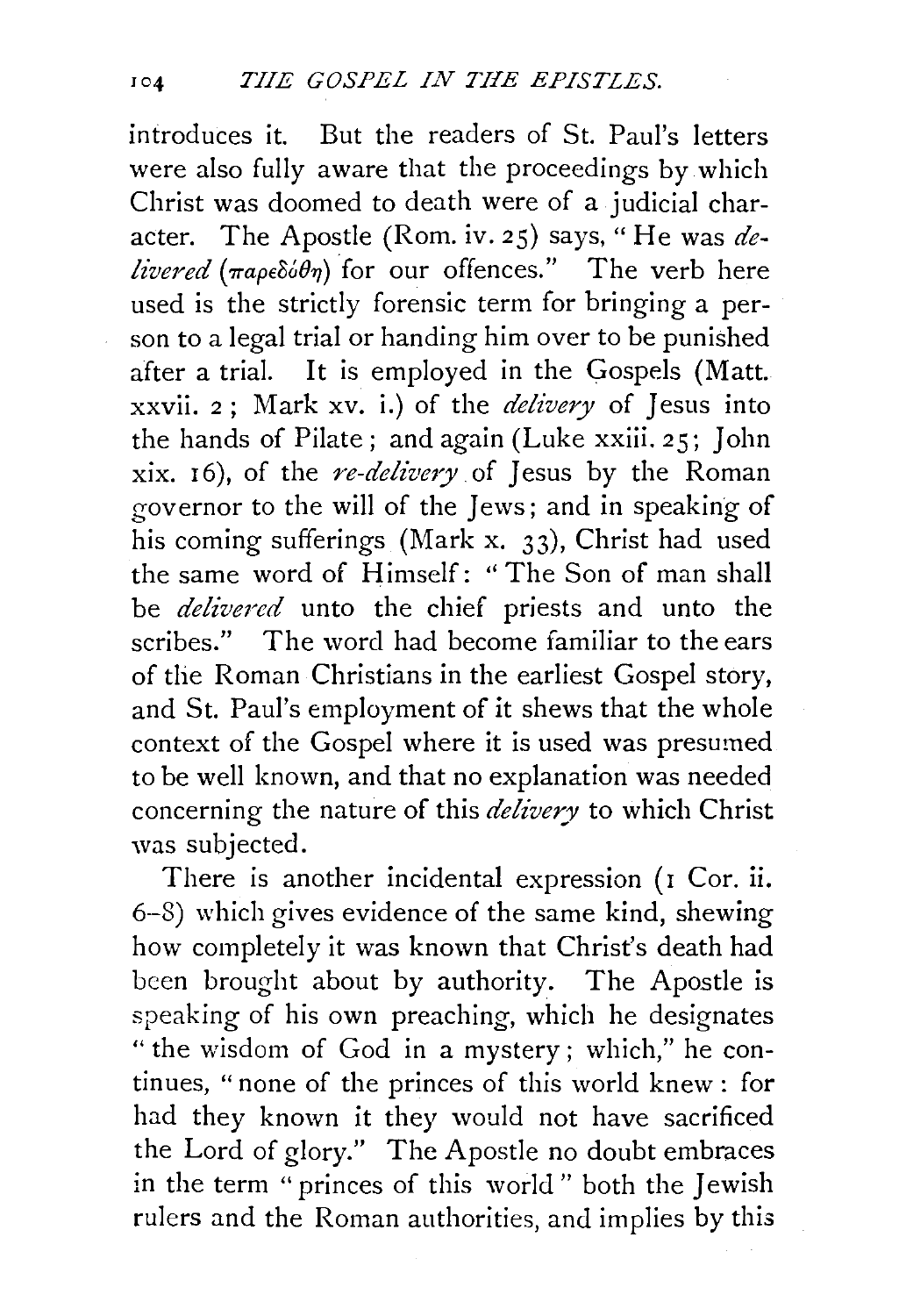expression that the former had so far fallen from their high calling that they could only be classed with those heathen powers whose aid they had invoked to carry out their sentence. But before it was possible for St. Paul to have used such a phrase, we can see that the whole history must have been understood by the Corinthians. In no sense could the Jewish authorities be spoken of by themselves as princes of this world, but when their solicitation of the Roman authority to aid in putting Christ to death was known, then the whole array of Jewish and Roman power might well be styled by this designation.

And truly the use of the word *cross* with regard to Christ's execution implies of itself that all this explanation of the crucifixion history had been made known in all the Churches. For Jesus was a Jew, and had been accused by his countrymen of impiety. But for that offence the penalty by the Jewish law was stoning, and although the power of life and death had been taken 0ut of the hands of the Jewish authorities, we see from the case of Stephen that a sudden outburst of popular rage might culminate in the infliction of this kind of death. But crucifixion was a Roman punishment, and cannot have been inflicted for the charge of impiety, for to that a Roman governor would have paid no heed. Every time, then, when St. Paul speaks of the manner of Christ's death, he shews us that all the story of those means whereby Roman law had been called into action to gratify Jewish rage was completely known to those for whom he wrote  $-\text{how}$  to the charge of impiety had been added that of conspiracy against the Roman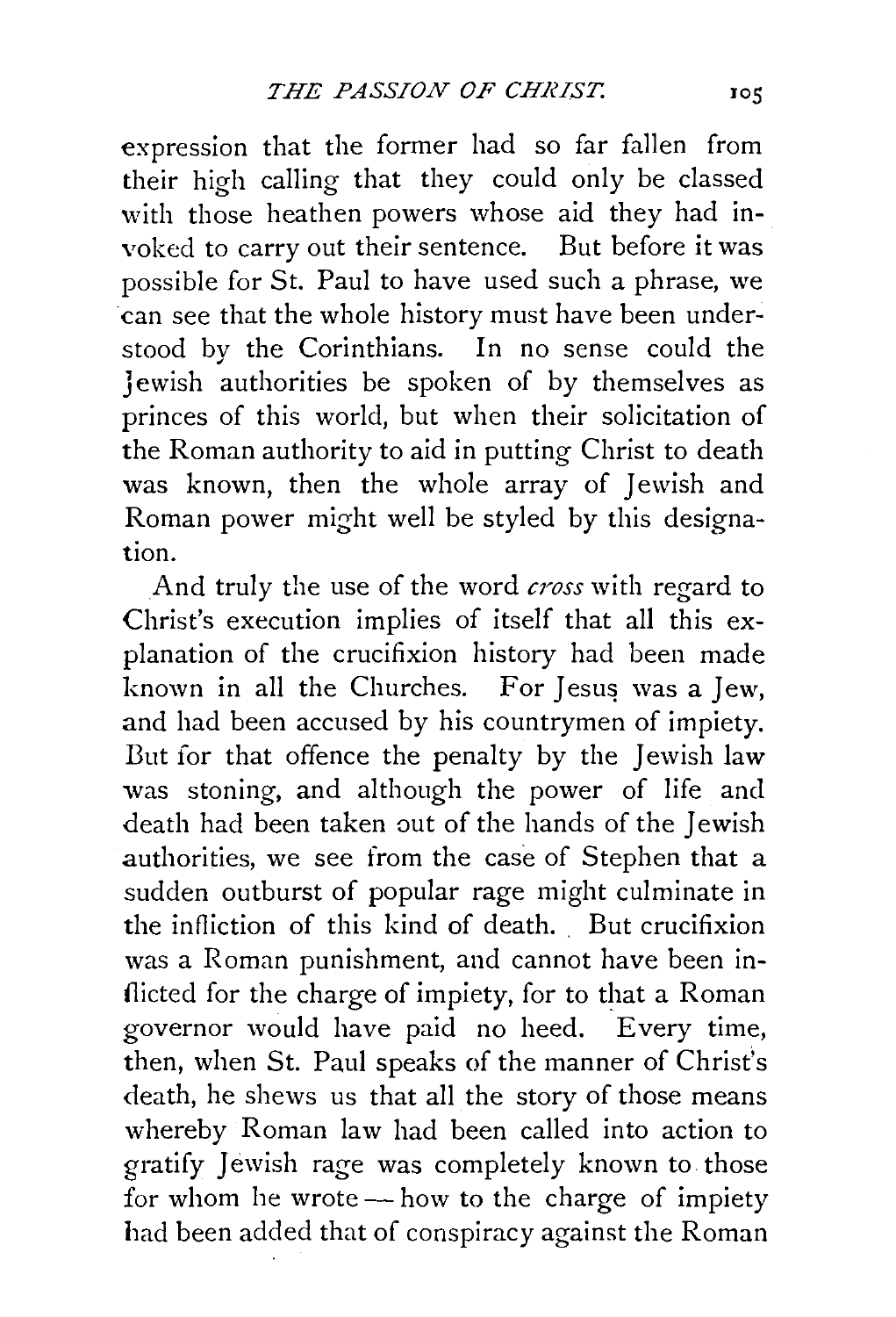rule, and how Pilate had been constrained to give up Christ to crucifixion by the cry, " If thou let this man go, thou art not Cæsar's friend."

We can see from many passages in the Epistles how the events of Christ's Passion had become summarized, and were quoted in that brief manner which indicates a thorough acquaintance with the whole subject on the part of those who are addressed. Thus (Rom. viii. 34) St. Paul, in the close of that wondrous Chapter on the ground and assurance of the Christian's hope, asks, "Who is he that condemneth ? It is Christ that died, yea rather, that is risen again, who is even at the right hand of God, who also maketh intercession for us"-a passage wherein we have a notice of the Passion of Christ and its results, given with all the brevity of a creed. Almost in a similar manner are the same events condensed in a later Chapter (Rom. xiv. 9), "To this end Christ both died, and rose, and revived, that he might be Lord both of the dead and living." But the most remarkable passage of this character is the Apostle's statement of the evidence of Christ's resurrection before he proceeds (1 Cor. xv.  $3-7$ ) to deduce therefrom the certainty of the resurrection of all men. "I delivered unto you first of all that which I also received." In these opening words we have another testimony that the simple facts of Gospel history formed the first lessons for converts. But he continues: "How that Christ died for our sins according to the scriptures; and that he was buried, and that he rose again the third day according to the scriptures : and that he was seen of Cephas, then of the twelve : after that, he was seen of above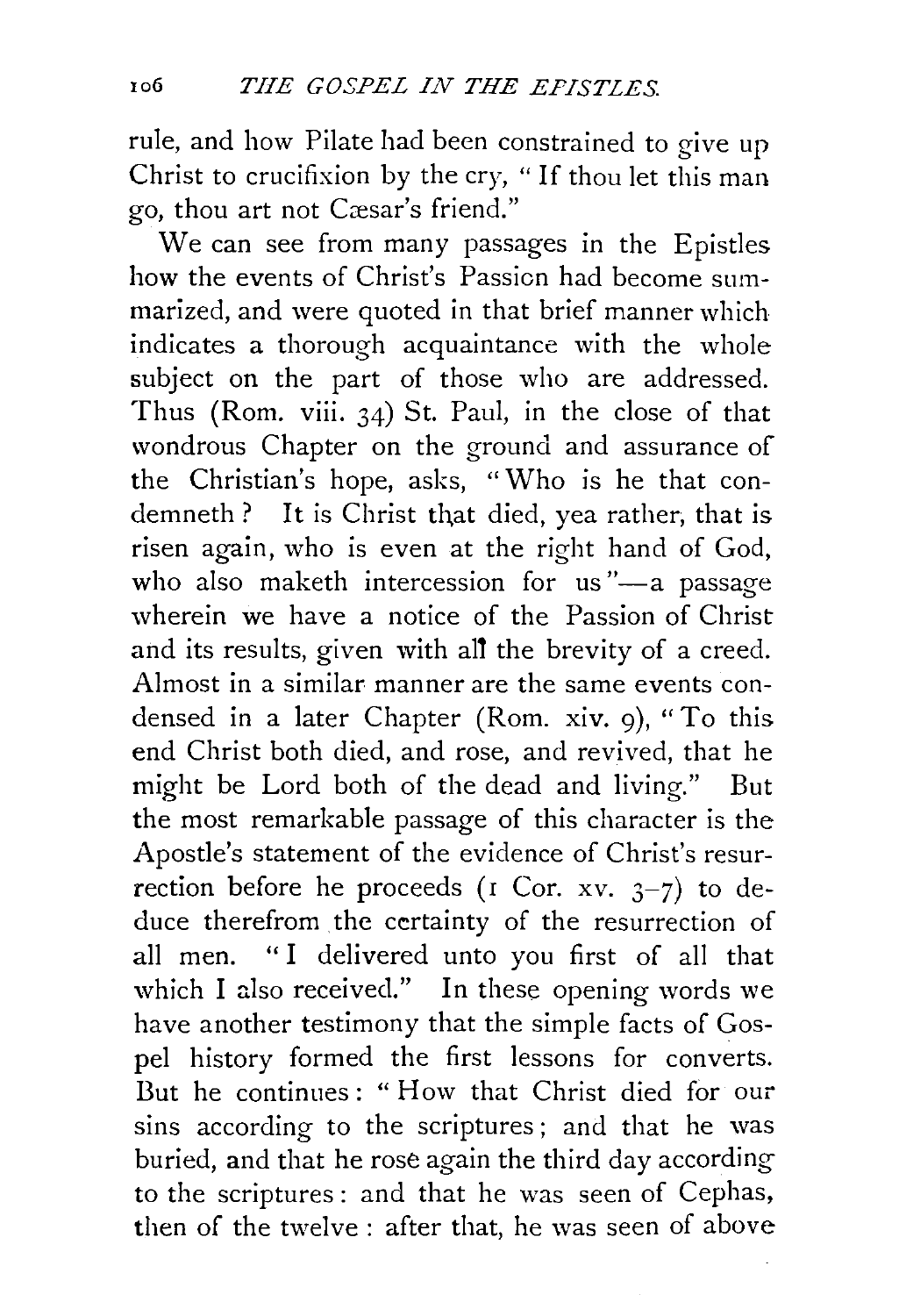five hundred brethren at once ; of whom the greater part remain unto this present, but some are fallen asleep. After that, he was seen of James; then of all the apostles." Here we have an epitome of the whole of the concluding history of Christ's life on earth, and it is given in such wise as to prove that no circumstance had been left untold by the teachers who first imparted it: the burial, the three days lying in the grave, the resurrection, and the numerous appearances just touched upon, but no more, exactly as such matters can be alluded to in addressing those, and those only, to whom a whole history is perfectly familiar.

There is another passage where a note of the time at which Christ's death took place is preserved in this same undesigned manner, which shews that the whole history had pervaded the thoughts and language of the Christian community. " Christ our *passover* is sacrificed for us," writes the Apostle to the Corinthians ( $I$  Cor. v. 7). Only to those who had been made fully aware that *it* was at the great feast of the Jews that Christ's betrayal and crucifixion took place, could words like these come with their full meaning. And can we for a moment fancy that this had been told them, and that they were not likewise told how the circumstances of the Lord's death corresponded to those under which the passover lamb was offered ?- that the injunction that no bone of that victim was to be broken had been marvellously kept when Jesus was slain? How otherwise could Christ be thus briefly spoken of as " our passover" ? Must they not have heard, too, how from the first it had been pointed out by the Baptist, that to be thus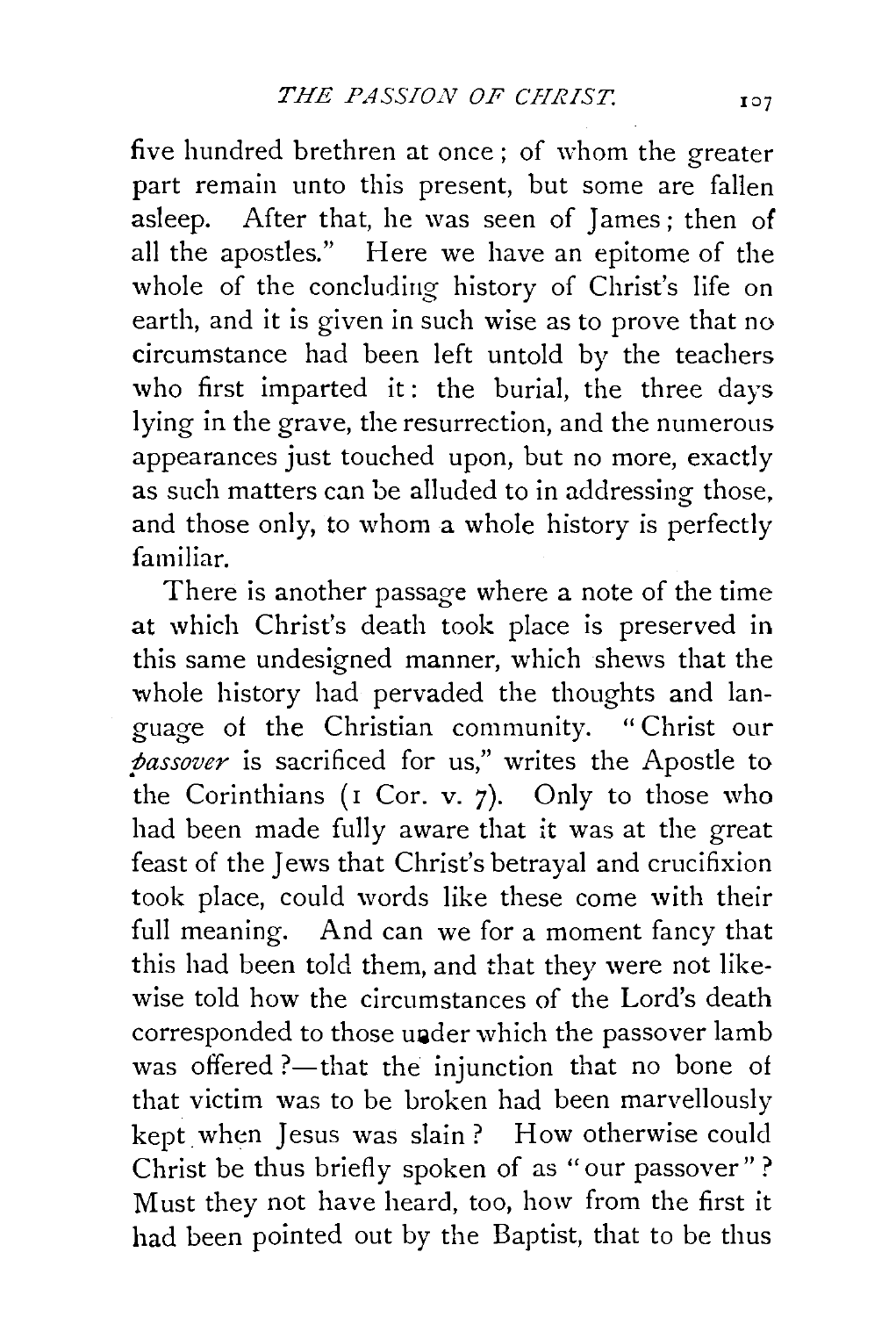offered was the end for which Christ came down from heaven ; that He was, as John had declared, "the Lamb of God, which taketh away the sin of the world."

Concerning the descent into hell there can of course be no direct mention in the Gospels. That the soul of Christ remained three days in the region assigned to the spirits of the dead, is to be inferred from the fact that his body was buried for that space, and his soul separated from it, as the souls of all men are after death. But whatever communication was made to the apostolic band concerning the state in which the soul of Jesus existed for those three days could only be among the things expounded in the forty days after the Resurrection. Yet it may well be that Christ intended to declare in a parable something concerning this, his brief sojourn in the unseen world, when He says (John xvi. 16), "A little while and ye see me not, and again a little while and ye shall see me." No doubt the last clause of this sentence received its first fulfilment on the morning of the Resurrection, and therefore the former part must in that view refer to Christ's abode in the world of spirits. And though by the gift of the Holy Ghost the spiritual presence of Christ with all believers fulfils the statement of the Lord in another sense through all time, yet in the sentence as at first spoken there may perhaps be gathered an intimation which, under the Spirit's illumination, might afterwards be known to be a foretelling of the descent of Christ's soul into the abyss. That in the early teachings of the apostles such a sojourn was spoken l f and understooJ, we may see from the way in which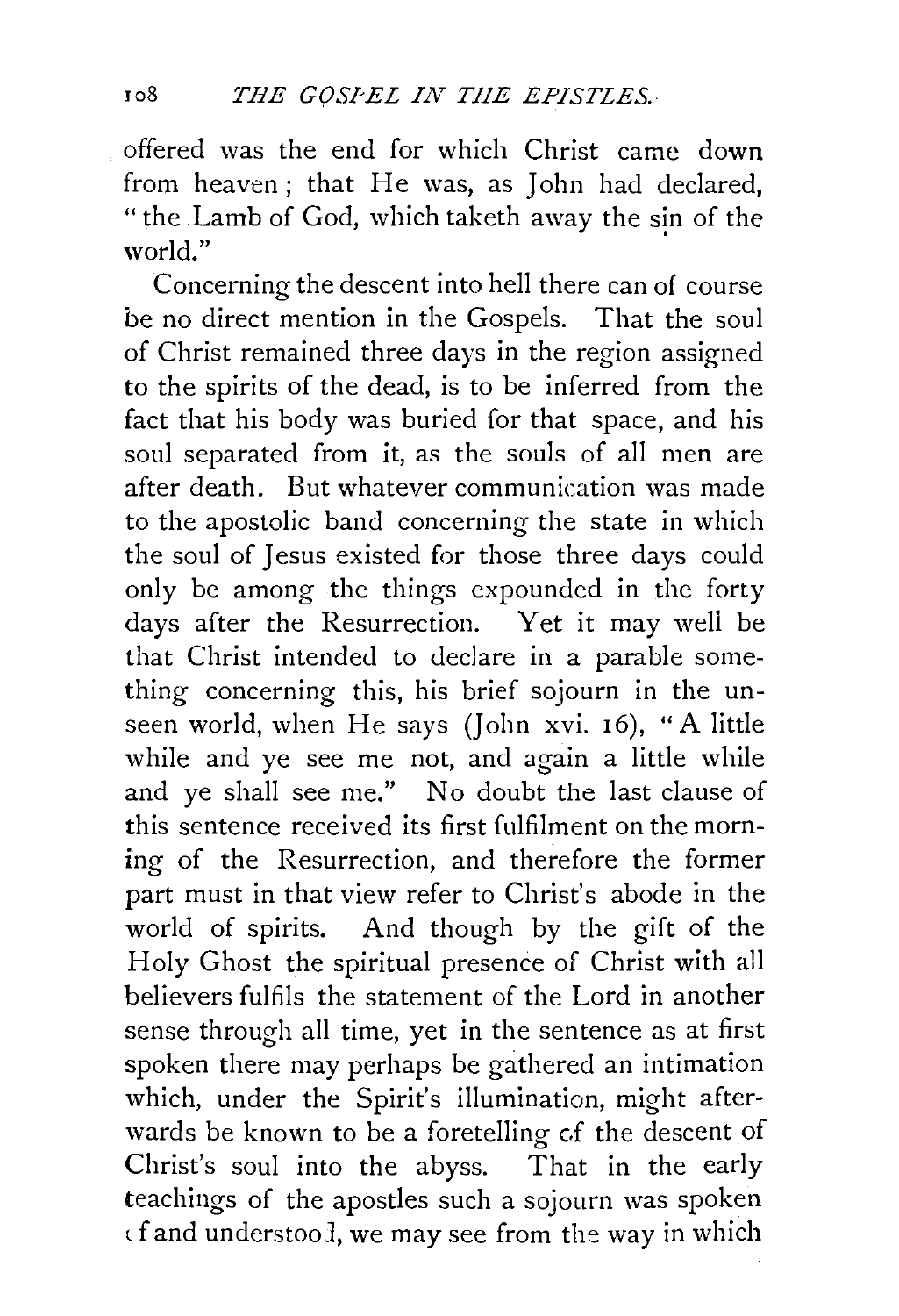St. Paul writes to the Romans (Chap. x. 7), "Who shall descend into the deep? *(* $\epsilon \hat{i} s \tau \hat{\eta} \hat{v} d\beta \hat{v} \sigma \sigma \hat{v}$ *)* that is, to bring up Christ again from the dead." In' the word "abyss,'' here employed, we have the term which corresponds to "hades," the unseen world, the abode of the dead, which is so often translated by the "hell" of our creeds. But though we can see that the apostles had been taught, and had taught their hearers, concerning the state of Christ's spirit as it existed in the separation caused by death, yet it was not deemed necessary to make this an article of any orthodox creed till nearly four centuries after Christ. No doubt from such a doctrine the Christian believer drew much comfort, for it spake to him of Christ made, in all things but sin, like unto mankind; descending into the world of disembodied spirits, and abiding there, and yet by his return giving proof that as He has been raised so they may hope to rise. But the history of its introduction into a creed is interesting, for it seems to have been put forward first of all by the opponents of the Divinity of Jesus. The Arians first inserted this article in the confession which, in  $A.D.$  359, they presented to the Council of Ariminum. Their words were, "He went down into the lower world" ( $\epsilon \zeta$   $\tau \alpha$ *KaTa)(\_Bovta KaTE'ABovTa).* Now they most probably dwelt on this special feature wherein Christ shared the portion of all humanity as being helpful to their views; but the orthodox Christians thereupon included the like words in their confessions, and they are to be found in the creed published by Rufinus,  $A.D. 390.<sup>1</sup>$  Thus they claimed this as a true teach-

' See "Lumby on the Creeds," pp. 62, 184.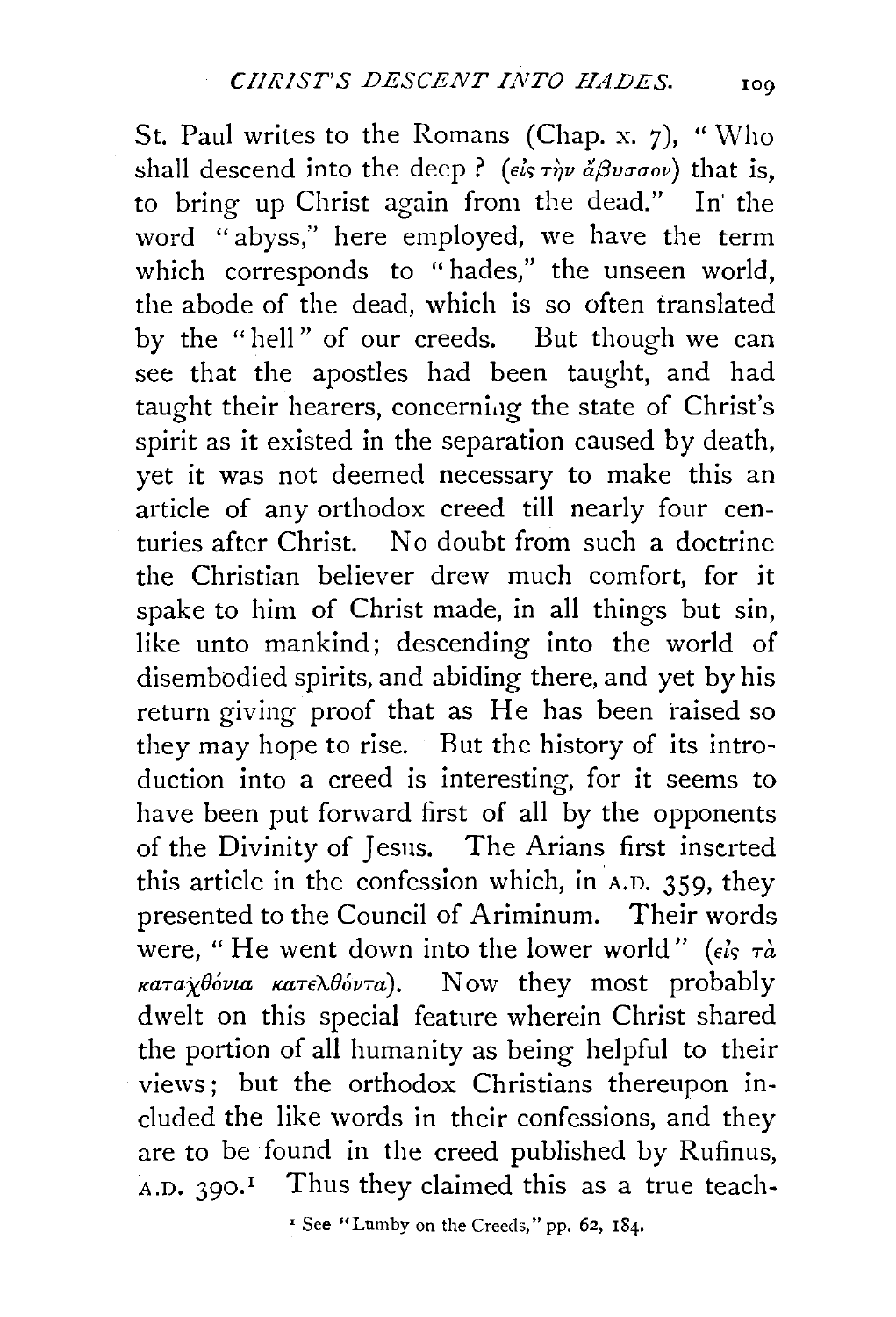ing from the earliest times, but not one which told only of the humanity of Jesus, but which spake most hopefully to all men of their own future resurrection. On the fact of the Resurrection each of the Gospels gives us abundant testimony, and the verity thereof is asserted in the teaching of the Epistles over and over agam. But here also we can see that all the teaching flowing from the Resurrection history is only a strict development of what the Gospels had set forth in brief, yet unmistakable, characters. These teachings of the Epistles may be summed up under two heads. First, that because Christ is risen we too shall be raised; or, as St. Paul has expressed it ( $I$  Cor. vi.  $I_4$ ), "God hath both raised up the Lord, and will also raise us up by his own power;" or again (I Cor. xv. 20), "Christ is risen from the dead, and become the firstfruits of them that slept;" or still more closely connecting our resurrection with the power of Christ (2 Cor. iv. I4), "He which raised up the Lord Jesus, shall raise up us also by Jesus." But these same lessons had been given by Christ in the Gospel, though as the Resurrection was then to come, the allusions to that event are less clear. Yet all that comforting speech of Christ with his disciples on the hope of heaven (John xiv.  $2-6$ ), is in exact harmony with the words of St. Paul. Jesus says, "In my Father's house are many mansions: if it were not so, I would have told you. I go to prepare a place for you. And if I go and prepare a place for you, I will come again, and receive you unto myself; that where I am, there ye may be also." Is not this Jesus becoming the firstfruits from the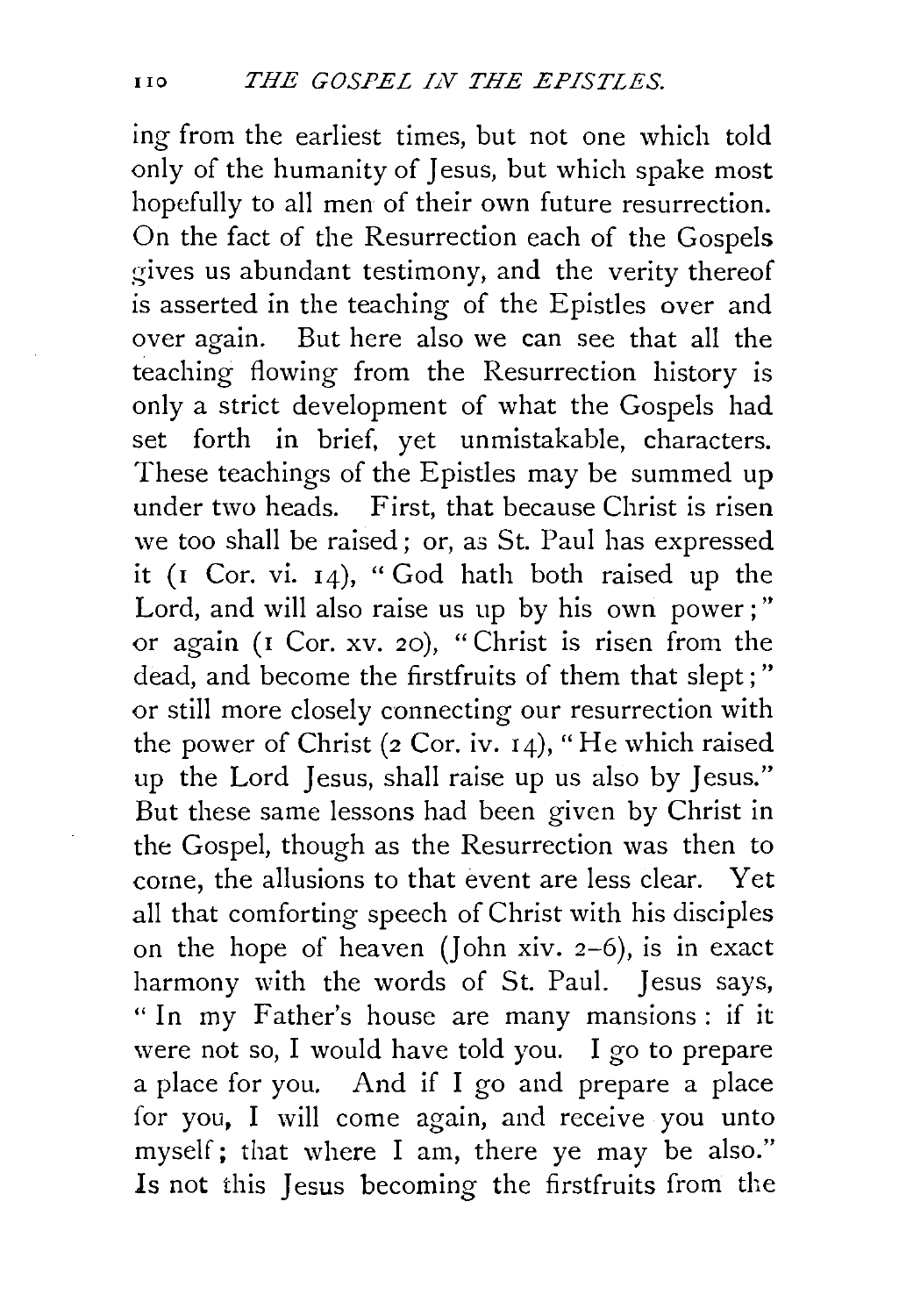dead ? But He continues in language which tells us, as clearly as St. Paul's, that it is by his power that our rising again will be achieved. "I," He says, in answer to the doubtful question of St. Thomas, "am the way, the truth, and the *life."* I go before you, both into the unseen world, and after that into heaven; my words cannot fail, and my power, whereby I have first overcome death in my own person, shall prevail to give you a like victory. I am your life. Or, as He had before said to Martha (John xi. 25), "I am the resurrection and the life: he that believeth in me, though he were dead, yet shall he live : and whosoever liveth and believeth in me shall never die."

And this brings out for us the second point of the accord between the Gospels and the Epistles on this solemn subject. It was a belief in the resurrection of Jesus which was especially demanded of Christian converts. On this point to accumulate testimony is needless. In Romans x. 9 St. Paul writes, as a description of all his own preaching, the very word of faith : " If thou shalt confess with thy mouth the Lord Jesus, and shalt believe in thine heart that God hath raised him from the dead, thou shalt be saved." In full accord with such teaching as this is the lesson of our Lord's interview with Thomas (John xx. 26-29). Of the truth of the Resurrection this Apostle doubted, but when he had seen that Jesus truly was alive again, his confession of the Divinity of his Master was most full. "My Lord and my God," is his earnest exclamation. Then follows the teaching of Jesus, which is the counterpart of that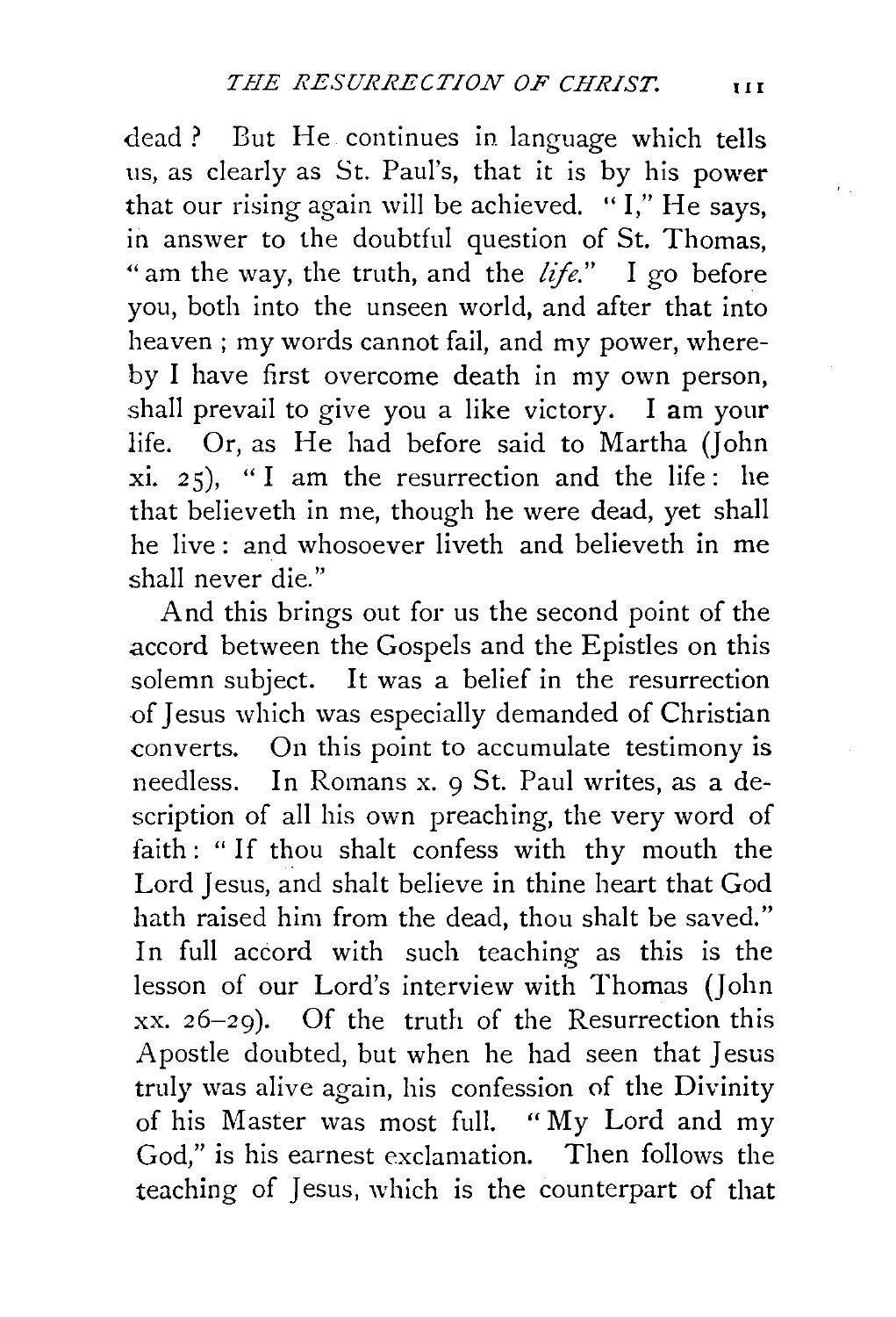which St. Paul had put forth long before the Gospel of St. John appeared. "Thomas, because thou hast seen me thou hast believed : blessed are they who have not seen, and yet have believed." For they shall reap the blessing which the Apostle describes, by this belief they shall be saved.

But there is another aspect of the Resurrection which deserves very great notice. I mean when it is viewed as the great miracle of the life of Christ, the miracle of miracles. And in the consideration thereof we cannot but be led to observe how in the Epistles it is almost the only miracle of which any mention is made. At the same time we shall be constrained to examine into the sort of importance which the first preachers of Christianity attached to the miraculous portion of our Lord's history, and to the powers which by the Holy Spirit were bestowed upon some of themselves. We cannot, however, include so important an inquiry in the present article, but must rest content with having shewn that, in the Gospels, we have the history of Christ in its very earliest form, without comments or elucidations, exactly as it was heard from the lips of the apostles: that in these histories we can' therefore expect little of the doctrinal teaching which circles round the death and resurrection of Jesus, and is so largely dwelt on in the Epistles; but yet that here too the developments of the Epistles have their basis in the Gospels, and that the chief facts of the history may be clearly inferred from the allusions which St. Paul supplies, while that Apostle himself is a witness that the early Gospel history, in its simplicity, formed the first lessons which he alike, with all other converts,